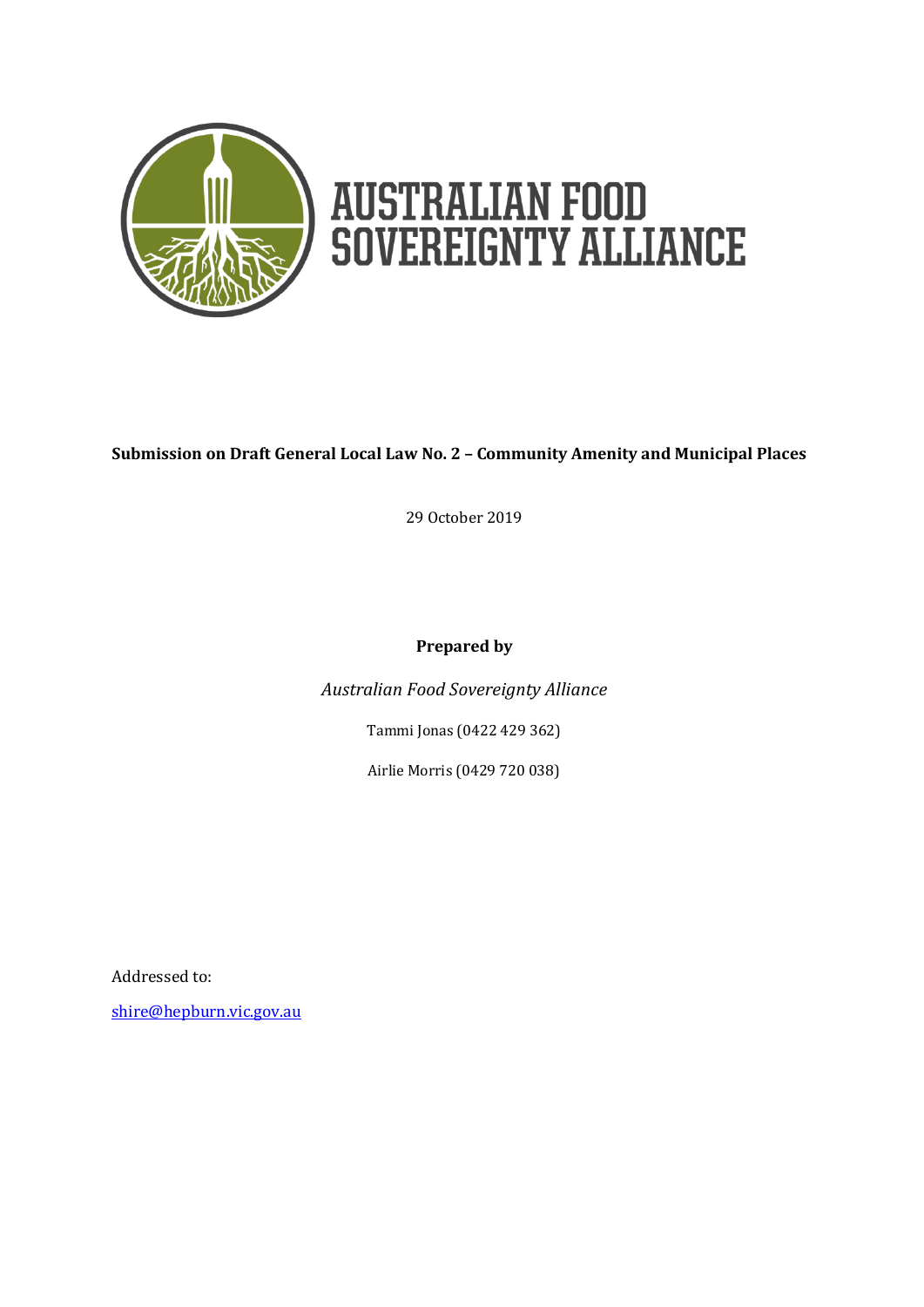Table of Contents

| <b>SUBMISSION ON DRAFT GENERAL LOCAL LAW NO. 2 - COMMUNITY AMENITY AND</b>                                                               |   |                                                           |  |
|------------------------------------------------------------------------------------------------------------------------------------------|---|-----------------------------------------------------------|--|
| <b>MUNICIPAL PLACES</b><br><b>ABOUT THE AUSTRALIAN FOOD SOVEREIGNTY ALLIANCE (AFSA)</b><br><b>FIREWOOD, FLOWERS AND FRUIT COLLECTION</b> | 3 |                                                           |  |
|                                                                                                                                          |   | PLANTING VEGETATION ON ROADS                              |  |
|                                                                                                                                          |   | <b>TRADING IN A PUBLIC PLACE</b><br><b>ANIMAL NUMBERS</b> |  |
| 5                                                                                                                                        |   |                                                           |  |
| <b>ABOUT FOOD SOVEREIGNTY</b>                                                                                                            | 6 |                                                           |  |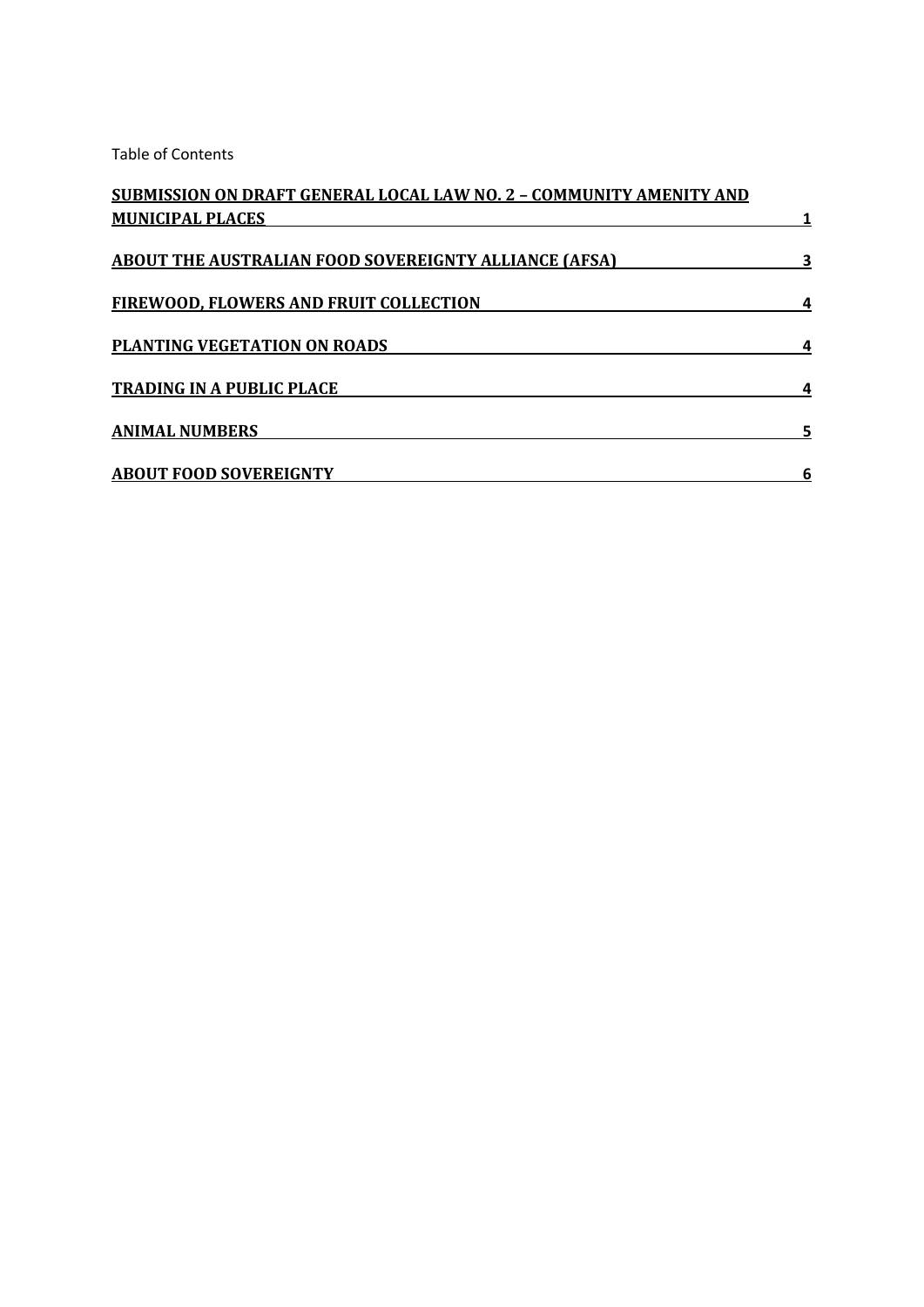# <span id="page-2-0"></span>About the Australian Food Sovereignty Alliance (AFSA)

The Australian Food Sovereignty Alliance (AFSA) is a farmer-led civil society organisation made up of organisations and individuals working together towards a food system in which people can create, manage, and choose their food and agriculture systems. AFSA is an independent organisation not aligned with any political party. We have around 700 farmer, individual, and organisational members, with approximately 40% of our members being farmers.

AFSA provides a balanced voice to represent farmers. We connect small- and medium-scale Australian farmers for farmer-to-farmer knowledge sharing, work with all levels of government for scaleappropriate and consistent regulations and standards for agriculture, and advocate for fair pricing for those selling to the domestic market.

We are part of a robust global network of civil society organisations involved in food sovereignty and food security policy development and advocacy. We are members of the International Planning Committee for Food Sovereignty (IPC), La Via Campesina – the global movement of peasant farmers, and Urgenci: the International Network for Community-Supported Agriculture, and work regularly with Slow Food International and many of its Australian chapters. We also support the Australasian representative on the Civil Society Mechanism (CSM), which relates to the UN Committee on World Food Security (CFS).

Our vision is to enable regenerative and agroecological farming businesses to thrive. Australians care now more than ever about the way their food is produced, including its social and environmental impacts. Food produced on small- and medium-scale regenerative farms is increasingly in demand, and government is bound to heed changing community expectations and facilitate and encourage the growth and viability of regenerative agriculture, thereby protecting the environment and human and animal health.

As a key stakeholder and representative body of small- and medium-scale producers Australia-wide, AFSA welcomes the opportunity to provide a submission on Hepburn Shire's Draft General Local Law No 2 – Community Amenity and Municipal Places.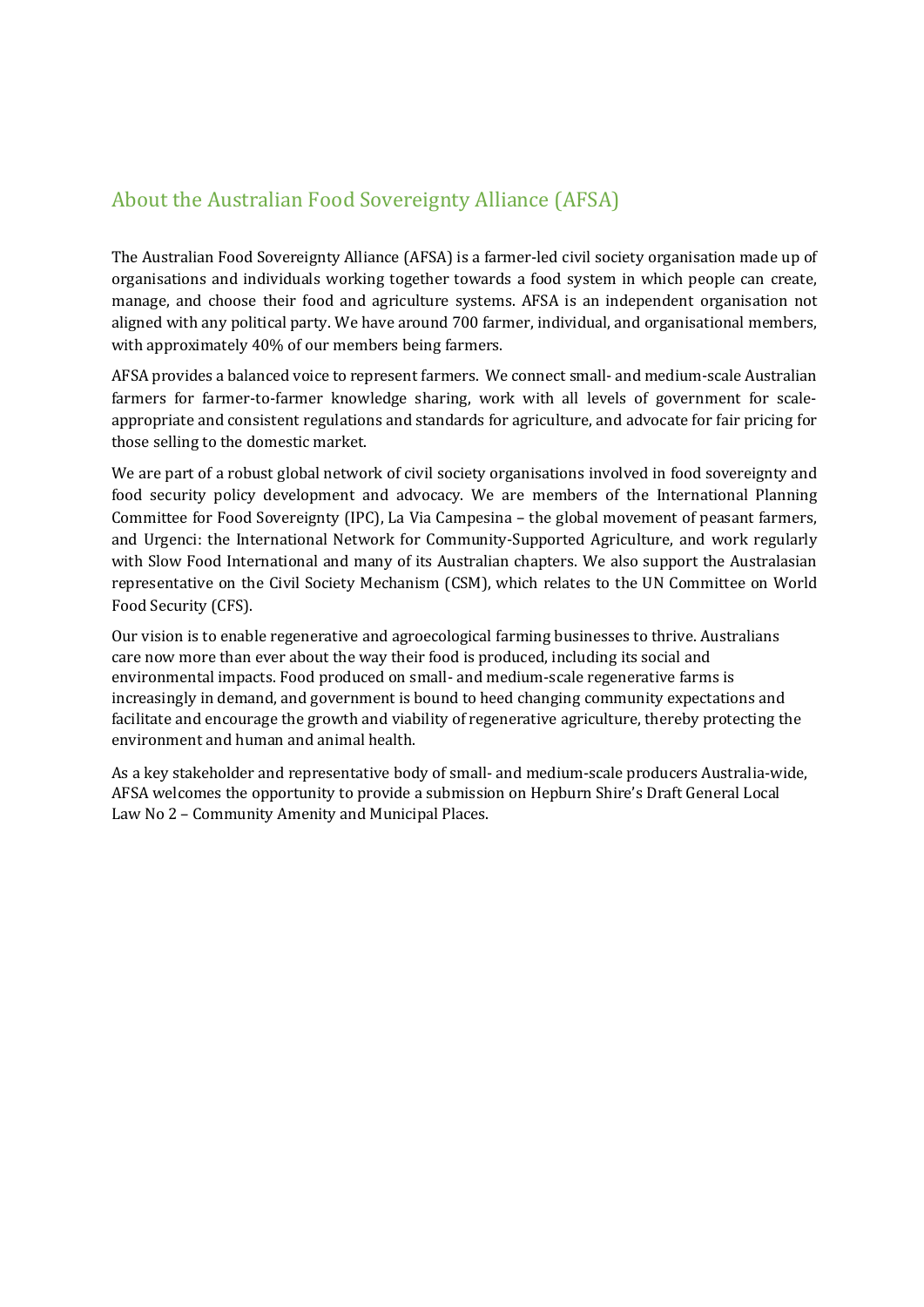AFSA's concerns with the Draft General Local Law No 2 relate primarily to those laws that impact on peoples' ability within the Shire to determine their own food systems. It is puzzling that a Council as progressive as Hepburn, often held up as an example of best practice, is seeking to curtail peoples' freedoms when it comes to food production or collection.

### <span id="page-3-0"></span>Firewood, Flowers and Fruit Collection

*A person must not, without a permit, remove firewood, including dead trees and fallen branches, flowers, other vegetation or fruit from a road reserve or Council land, unless permitted to do so by Council signage.*

We query the rationale behind this new proposed law. What community risk is it trying to address? In relation to firewood, is it an attempt to curtail people collecting firewood to sell commercially? That is understandable, but given the fire risk and last years' fires at Hepburn, surely the thinning out of dead trees and fallen branches is to be encouraged.

In relation to the collection of flowers or fruit, is this intended to be an anti-foraging law? If so what is the risk that Council is trying to address? Without understanding the driver behind this new law, it is perceived as a draconian curtailment on peoples' right to food sovereignty and security. Blackberries, mushrooms, edible plants on the commons have and always should be an available food source for anyone with the initiative to collect them.

## <span id="page-3-1"></span>Planting Vegetation on Roads

*A person must not, without a permit, or in accordance a council plan or policy relating to planting vegetation on roads, being a document incorporated by reference into this Local Law, plant any trees or other vegetation on any part of a road.*

Our concern with this proposed law is that "road" includes nature strips, a valuable place to grow vegetables and herbs. We note that other Australian Councils permit this (most recently the City of Ballarat<sup>1</sup>) and suggest Hepburn follow suit. <sup>2</sup> It is no secret that with agriculture being impacted by climate change, local fruit and vegetables will become increasingly more important to people's food security. As such, growing food on roadsides should be encouraged, not restricted.

### <span id="page-3-2"></span>Trading in a Public Place

**.** 

*A person must not without a permit: (a) sell, offer or display for sale any goods or services from a public place; or (b) erect, place or in any other way, leave any structure or physical thing in a public place for the purposes of selling, displaying or offering for sale any goods or services.*

We note that with the new definition of "public place" to include all public land, not just Council land, this widens the existing curtailment and limits peoples' right to be enterprising and sell produce grown or harvested from their properties. We query what the permit process will be and the fee associated with it, and have concerns it will restrict trade unnecessarily. Will it capture people who choose to sell produce from outside their homes (farm gates or otherwise) and place signage

<sup>1</sup> [https://www.thecourier.com.au/story/5895034/on-the-verge-new-nature-strip-veggie-garden-in](https://www.thecourier.com.au/story/5895034/on-the-verge-new-nature-strip-veggie-garden-in-ballarat/)[ballarat/](https://www.thecourier.com.au/story/5895034/on-the-verge-new-nature-strip-veggie-garden-in-ballarat/)

<sup>2</sup> [https://www.domain.com.au/living/the-communities-across-australia-creating-food-forests-and](https://www.domain.com.au/living/the-communities-across-australia-creating-food-forests-and-guerilla-gardens-20171117-gzmrmy/)[guerilla-gardens-20171117-gzmrmy/](https://www.domain.com.au/living/the-communities-across-australia-creating-food-forests-and-guerilla-gardens-20171117-gzmrmy/)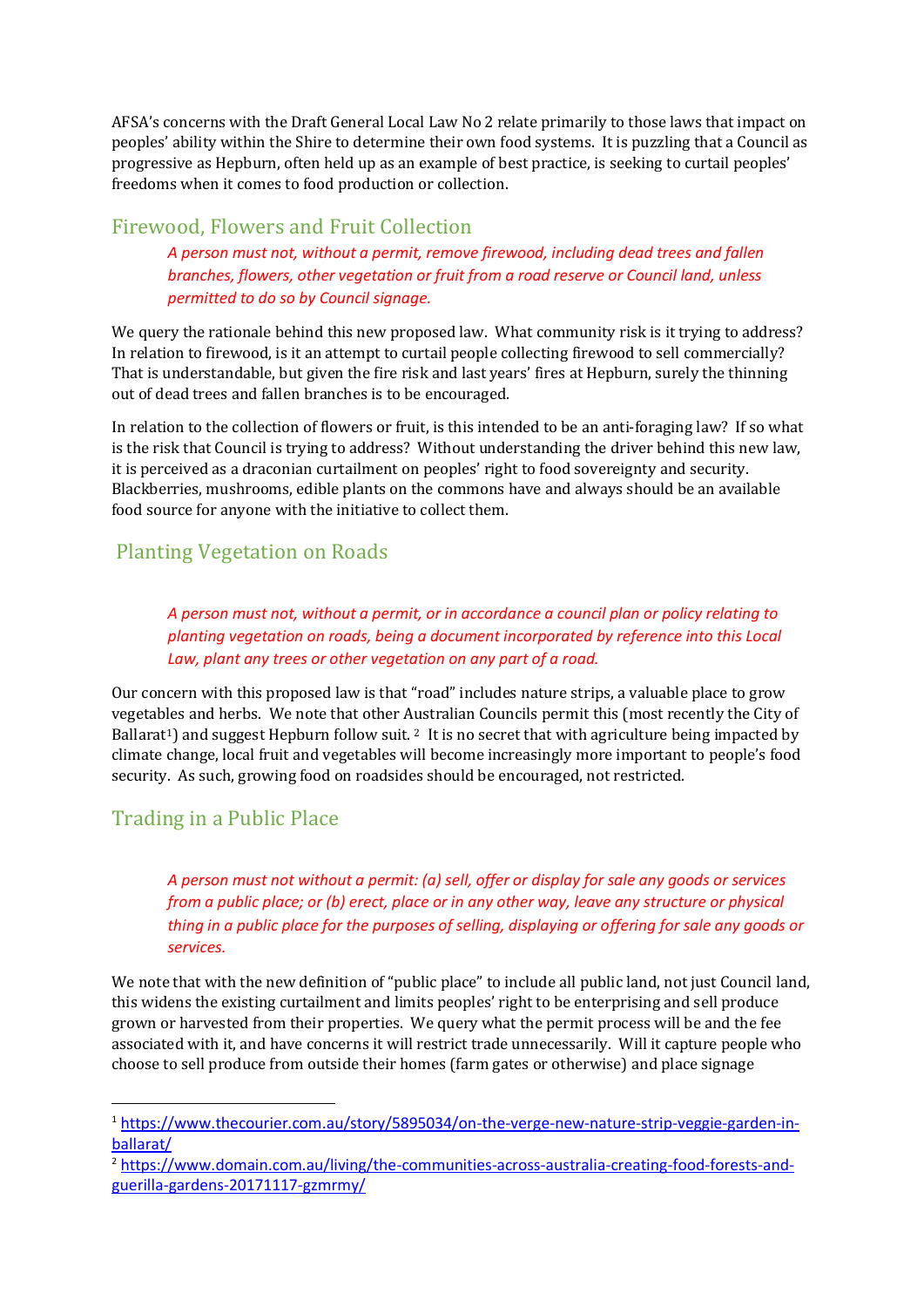directing people to their lemons, honey, and eggs for instance? We would remind the Council of the community contempt that similar governing bodies receive when undue bureaucracy visits such trading locations and roadside stalls.<sup>3</sup>

# <span id="page-4-0"></span>Animal Numbers

-

The draft law proposes re-categorisation from two areas (built up and non-built up) to four (with the first three categories based on land size rather than residential/non residential land). Apart from noting that the community strongly believes cat numbers should be reduced, it is unclear why all the other animals listed have been roped into further curtailment.

The effect is to greatly limit animals from which meat, produce, or fibre can be sourced. This will in turn restrict people's ability to source food and fibre from their own animals, and does not allow for any "flex" in the event of breeding animals (poultry particularly).

As above, with the predicted impact of climate change on agriculture more and more people will seek to be self-reliant or will be relying on their local community to source their meat and animal products. The stocking rates should therefore not be decreased for what seems purely on the grounds of amenity or perceived nuisance.

In conclusion, AFSA looks forward to further debate on this topic and would welcome the opportunity to discuss further if required.

<sup>3</sup> [https://www.abc.net.au/news/2014-12-23/bunbury-girls-lemonade-stand-closed-by](https://www.abc.net.au/news/2014-12-23/bunbury-girls-lemonade-stand-closed-by-council/5985992)[council/5985992](https://www.abc.net.au/news/2014-12-23/bunbury-girls-lemonade-stand-closed-by-council/5985992)